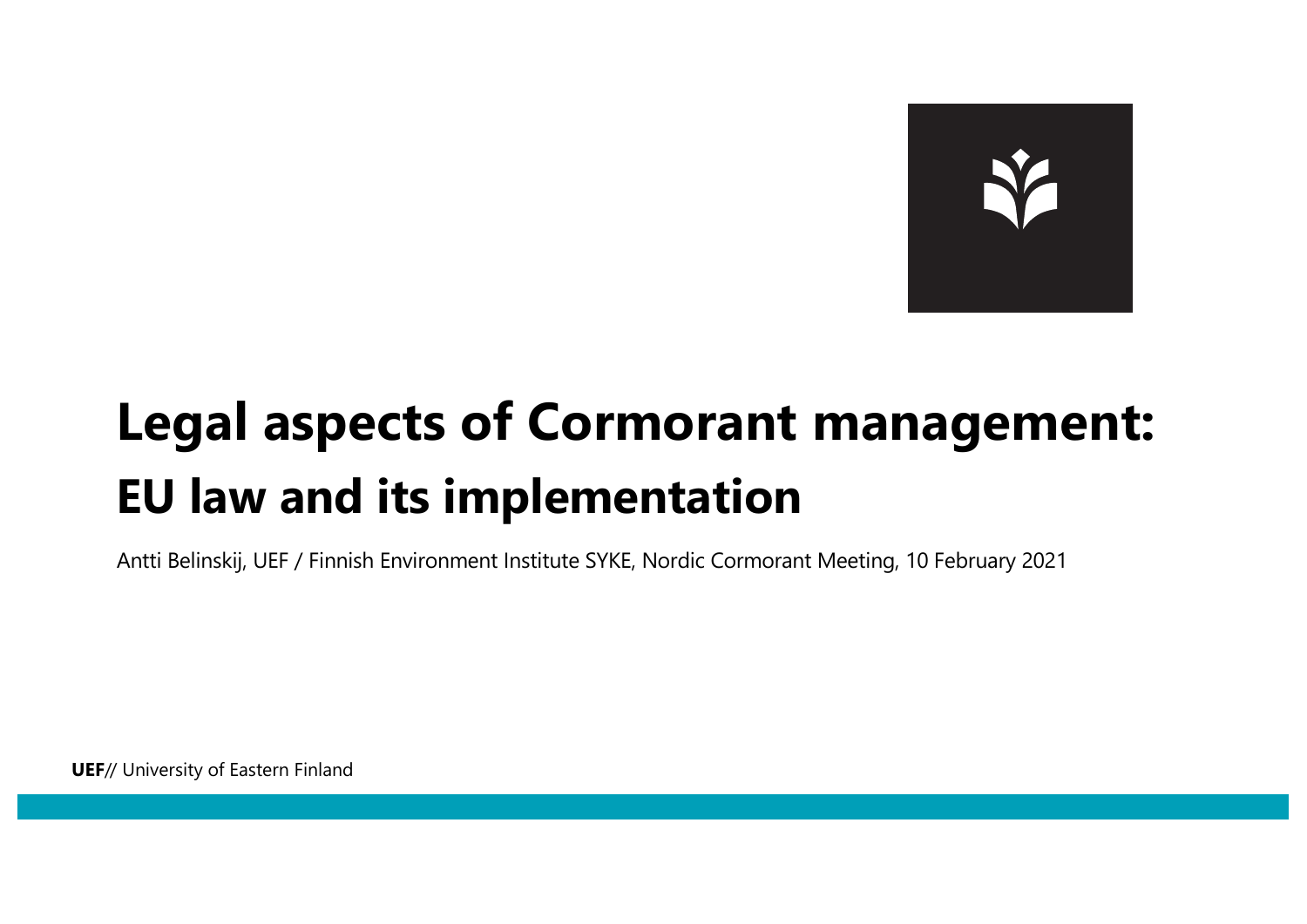

#### **Contents**

- **EU legislation and derogations**
- **Prevention of serious damages to fisheries**
- **•** Proving serious damages
- **Using derogations before serious damages?**
- **Derogations in nature conservation areas**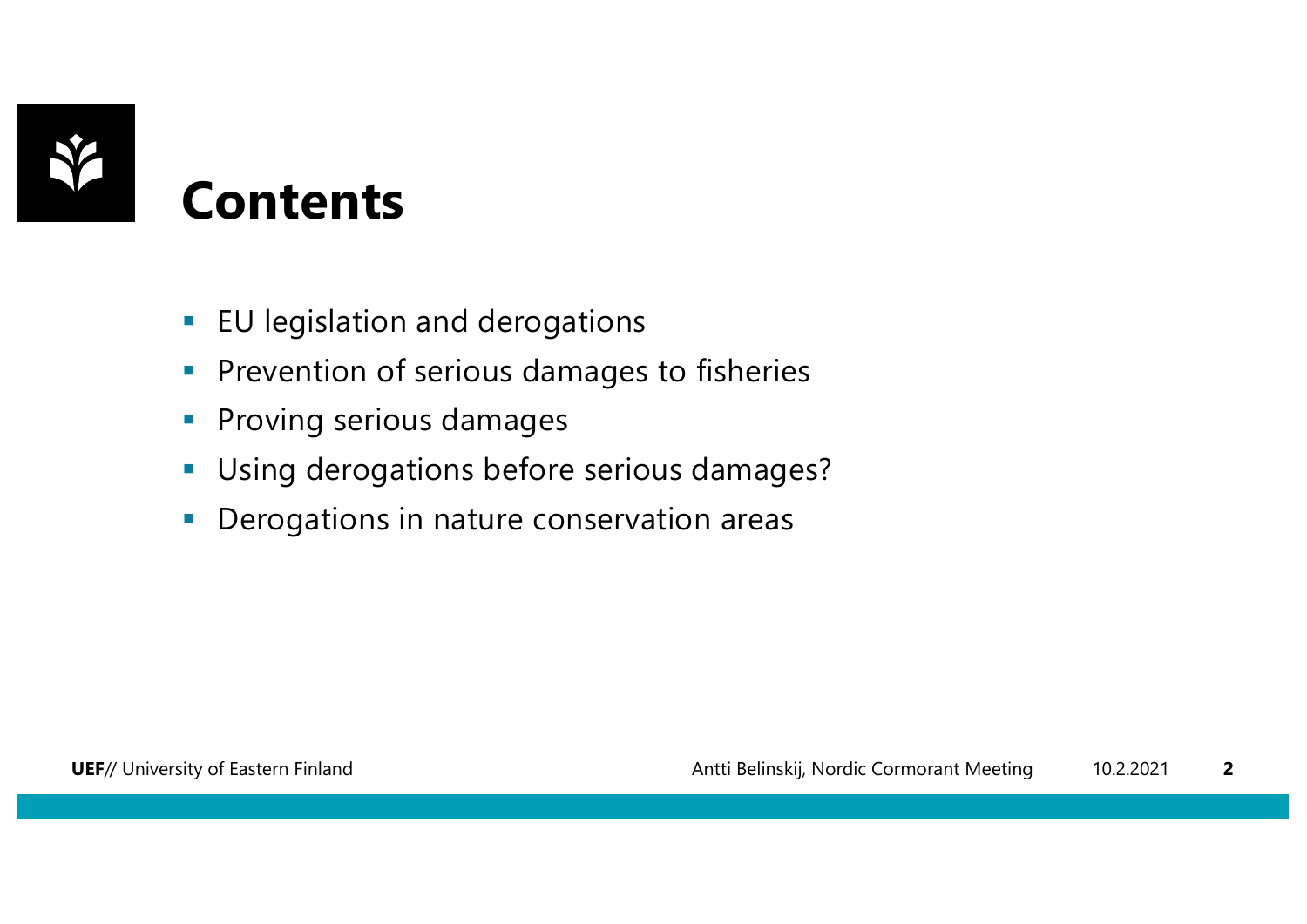

## **EU legislation and derogations**

- Birds Directive (2009/147/EC)
	- States must take the requisite measures to establish a general system of protection for all species of birds (Art. 5)
	- Annex II species may be hunted under national legislation (Art. 7)
	- States may derogate from the protection for the specific reasons if no other satisfactory solution (Art. 9)
- Reasons for derogations (Art. 9)
	- Public health and safety; air safety
	- **Prevention of serious damage to** crops, livestock, forests, **fisheries** and water
	- Protection of flora and fauna
- CJEU: No cases

**UEF**// University of Eastern Finland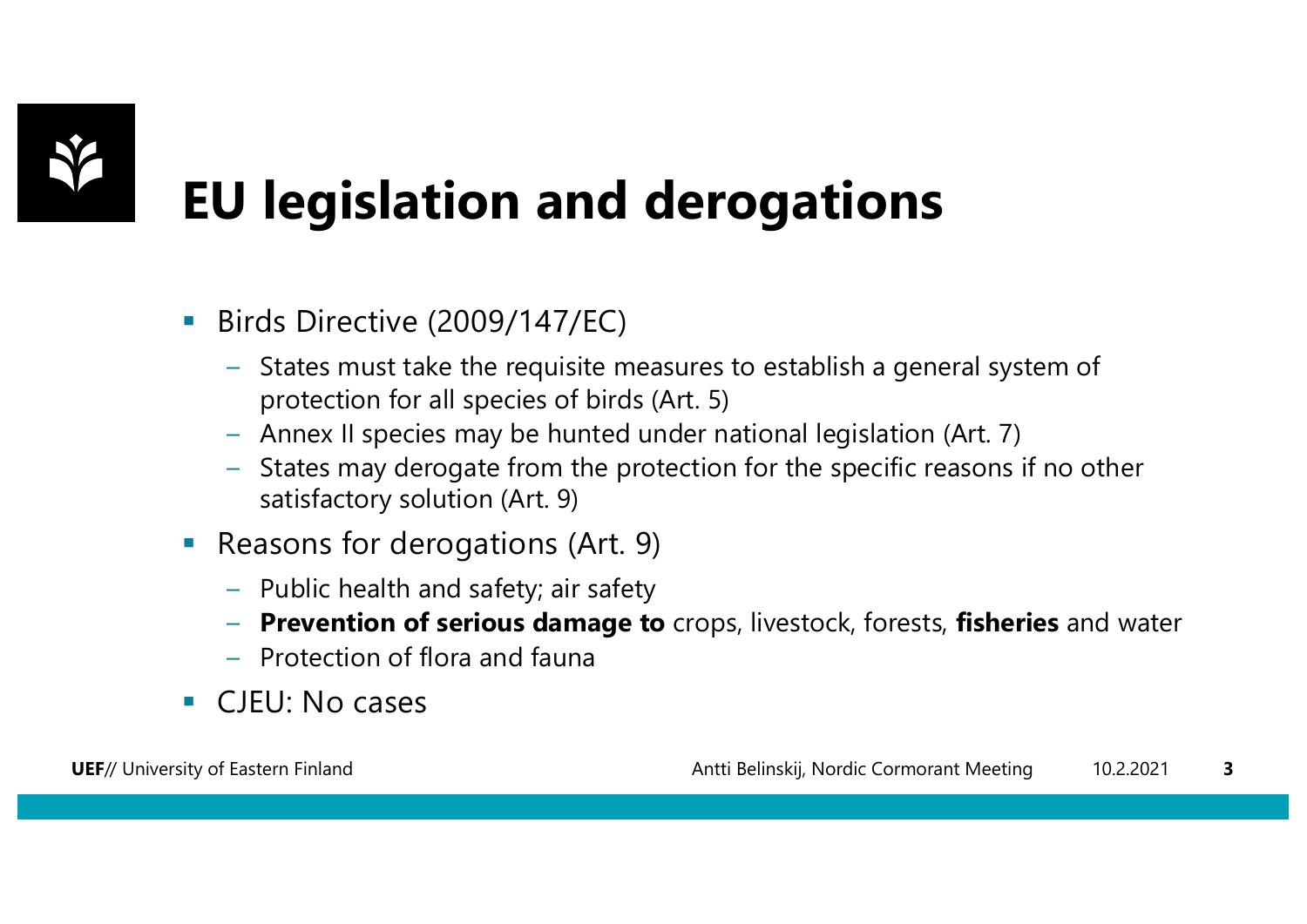

# **EU legislation and derogations**

- Commission viewpoint (E-011387/2015)
	- MSs can make full use of the derogation possibilities to manage conflicts between Cormorants and fisheries
	- No reason to include Cormorants under Annex II of the Birds Directive
	- COM encourages MSs to make full use of the flexibility under the Directive
- Commission (2013) guidelines (COM2013)
	- Great cormorant: Applying derogations under Art. 9 of the Birds Directive
- Finland
	- Various strategies, reports, guideline documents, derogation decisions and court cases in the last 10 years

**UEF**// University of Eastern Finland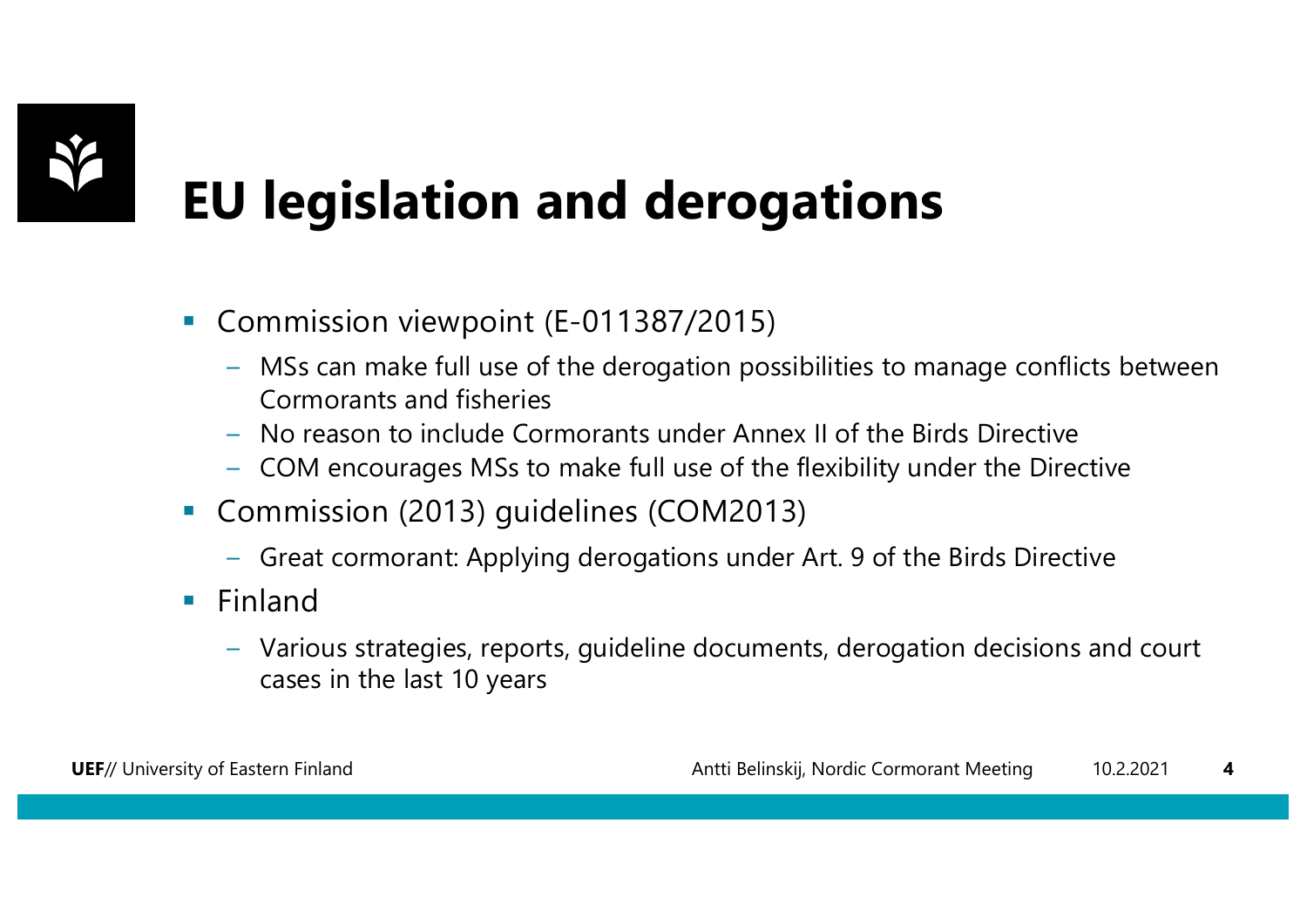

#### **Prevention of serious damages to fisheries**

- Birds Directive (Art. 9)
	- MSs may derogate…where there is no other satisfactory solution…to prevent serious damage to…fisheries…
- Fisheries
	- Literal meaning: fishing ground, fish farm, commercial (and recreational) fishing
	- Directive: (FIN) kalavedet (fishing grounds); (SWE) fiske (fishing); (DEN) fiskeriområder (fishing areas)
- Fisheries in COM2013
	- Industry or place of catching, processing, and selling fish
	- Aquaculture
	- Recreational fisheries

**UEF**// University of Eastern Finland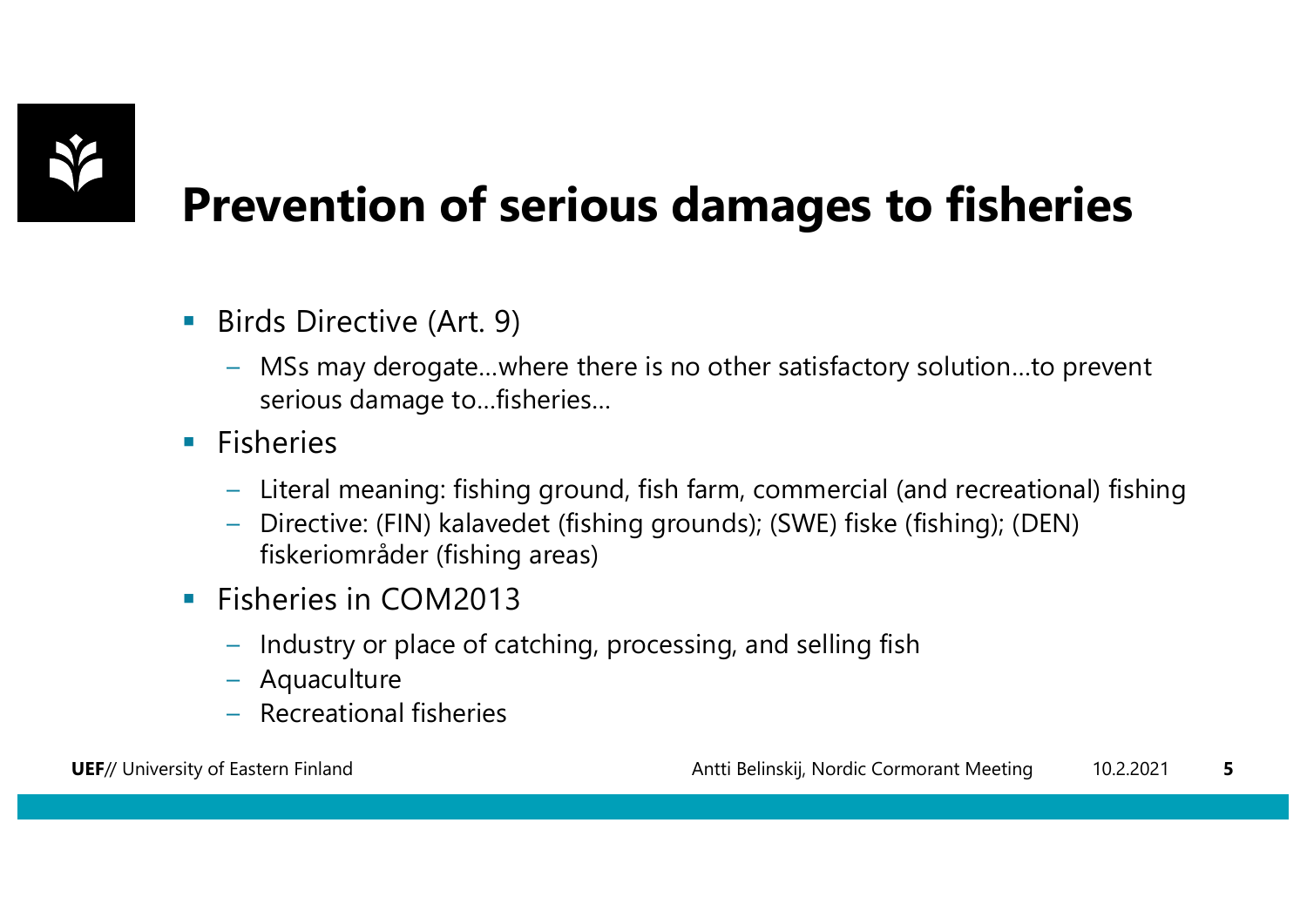

#### **Prevention of serious damages to fisheries**

- Serious damage (COM 2013)
	- Economic damage to fisheries or related recreational interests
	- Seriousness: Depends on value put on the resource and on spatial dimension of fisheries (e.g. ecosystem, resource, enterprise, individual, socio-economic level)
	- Ecology: Ecological importance of the species being affected of the magnitude of the predation
- Serious damage is relative and case-specific (COM2013)
	- Difficult to balance species protection against socio-economic demand
	- Use of the derogations must not lead to a situation where Cormorant population and range becomes unviable, or not maintained at a satisfactory level
	- Derogations are not intended to reduce the population but to prevent serious damages

**UEF**// University of Eastern Finland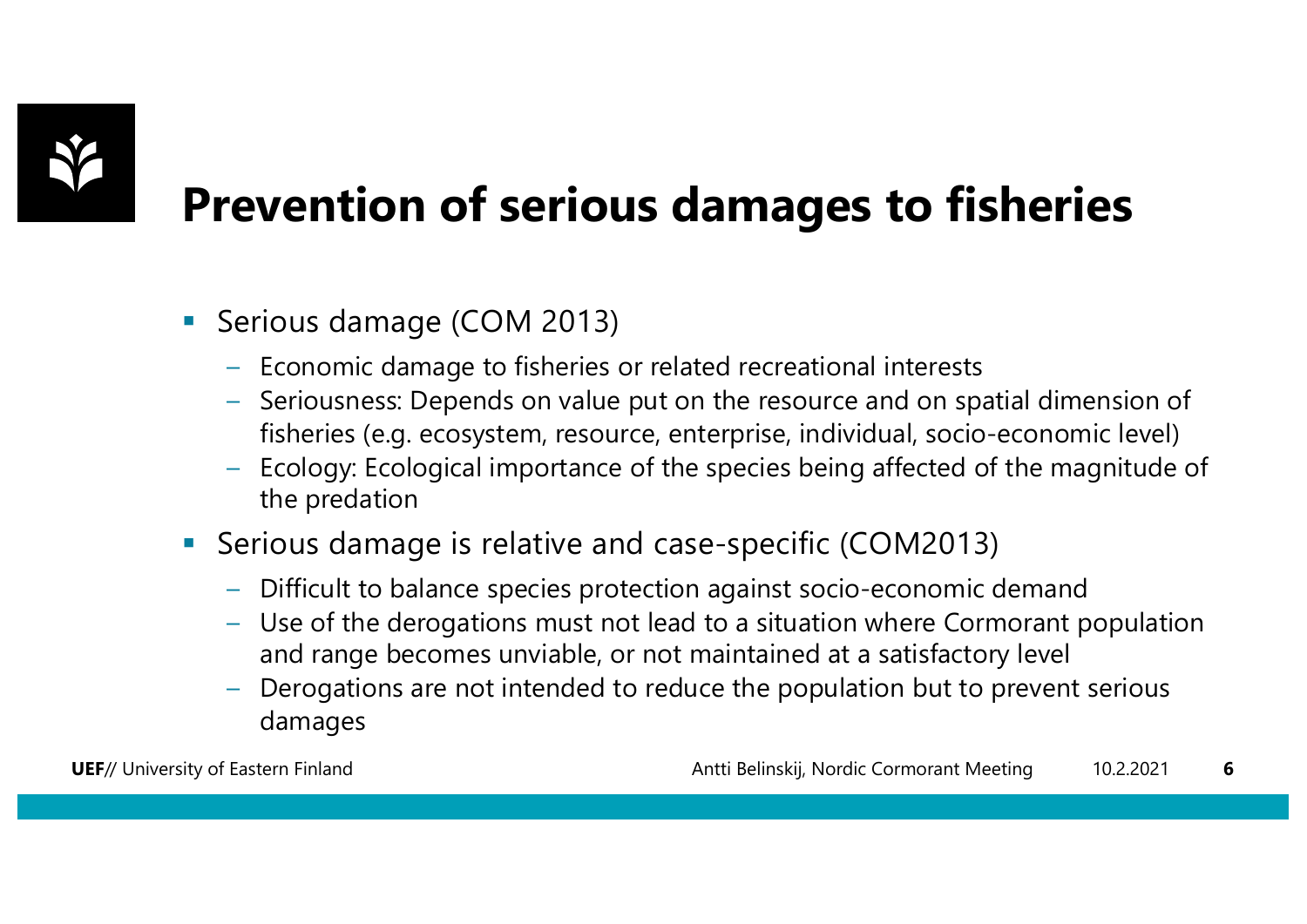

### **Proving serious damages**

- EU Court (C-557/15)
	- All action affecting the protected species is authorized only on the basis of decisions containing a clear and sufficient statement of reasons  $\rightarrow$  Art. 9(1-2)
	- Authority taking the decision has the burden of proof
	- $\triangleright$  Derogation application needs to include appropriate assessment and evaluation
- Proving serious damage (COM2013)
	- Proving damage by direct evidence alone is very difficult
	- Absence of clear quantitative evidence does not mean that it is not occurring
	- Necessary to assess cormorant's presence and other factors influencing fish stocks
	- Pragmatic approach may be required: Subjective evaluation by independent experts – solid and scientifically sound justification

**UEF**// University of Eastern Finland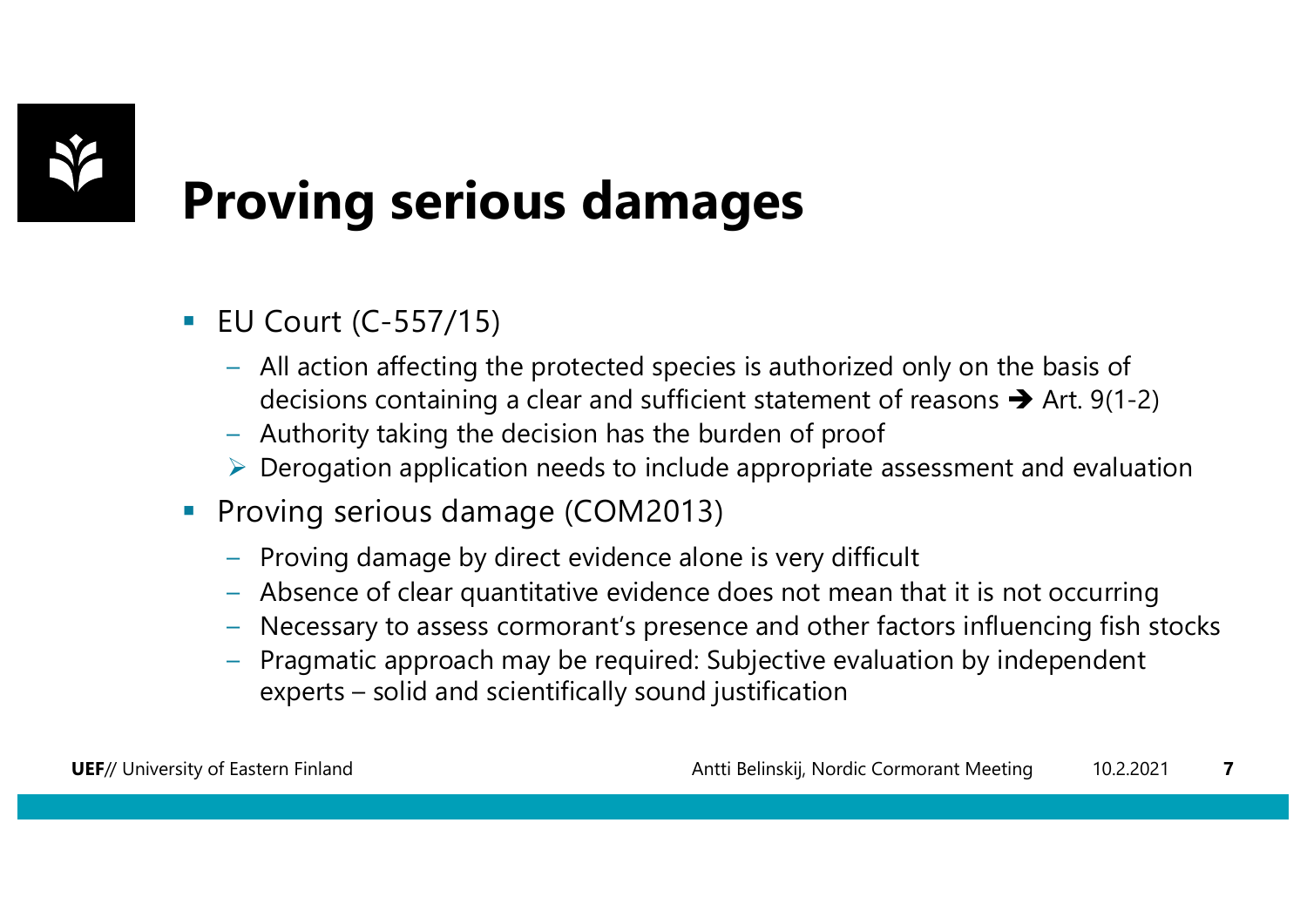

### **Proving serious damages**

- Serious damage accepted (COM2013)
	- Significant number of cormorants are foraging at a site
	- Cormorants are the most likely cause of reduced fish catches or injuries to fish
	- Fish stocks at the site are worth protecting
- **National management schemes** 
	- Overarching plan may be useful but local case-specific appraisal of individual conflicts may also be needed (COM2013)
	- $\triangleright$  Regional management plans?
- No alternative solution (Art. 9)
	- Objectively verifiable factors, scientific and technical evaluation

**UEF**// University of Eastern Finland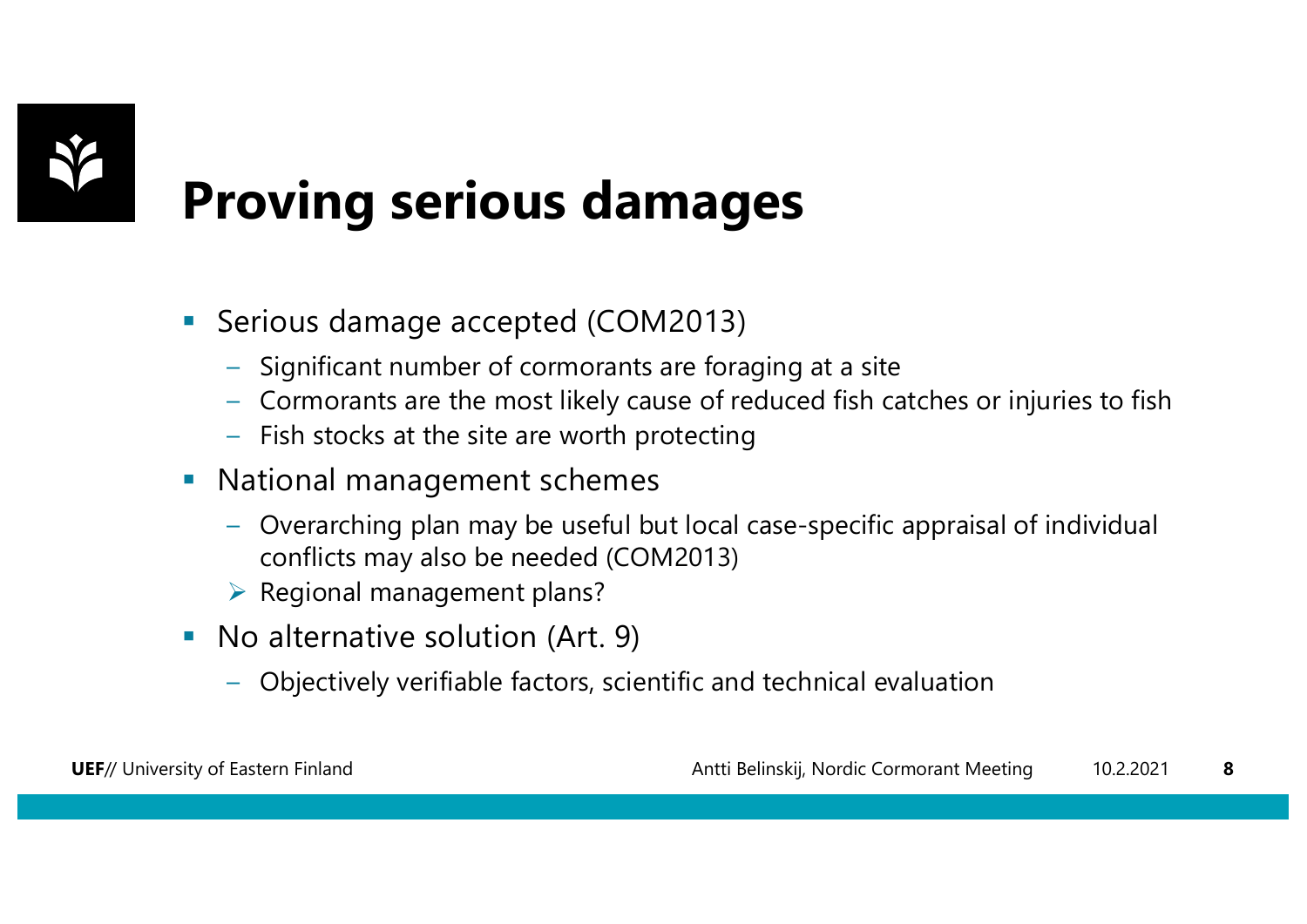

#### **Using derogations before serious damages?**

- **•** Birds Directive (Art. 9)
	- To **prevent** serious damages…
- Likelihood and extent of damage (COM2013)
	- Past experience should demonstrate a high probability of the occurrence of serious damage to an economic interest
	- Strong likelihood that serious damage takes place in the absence of action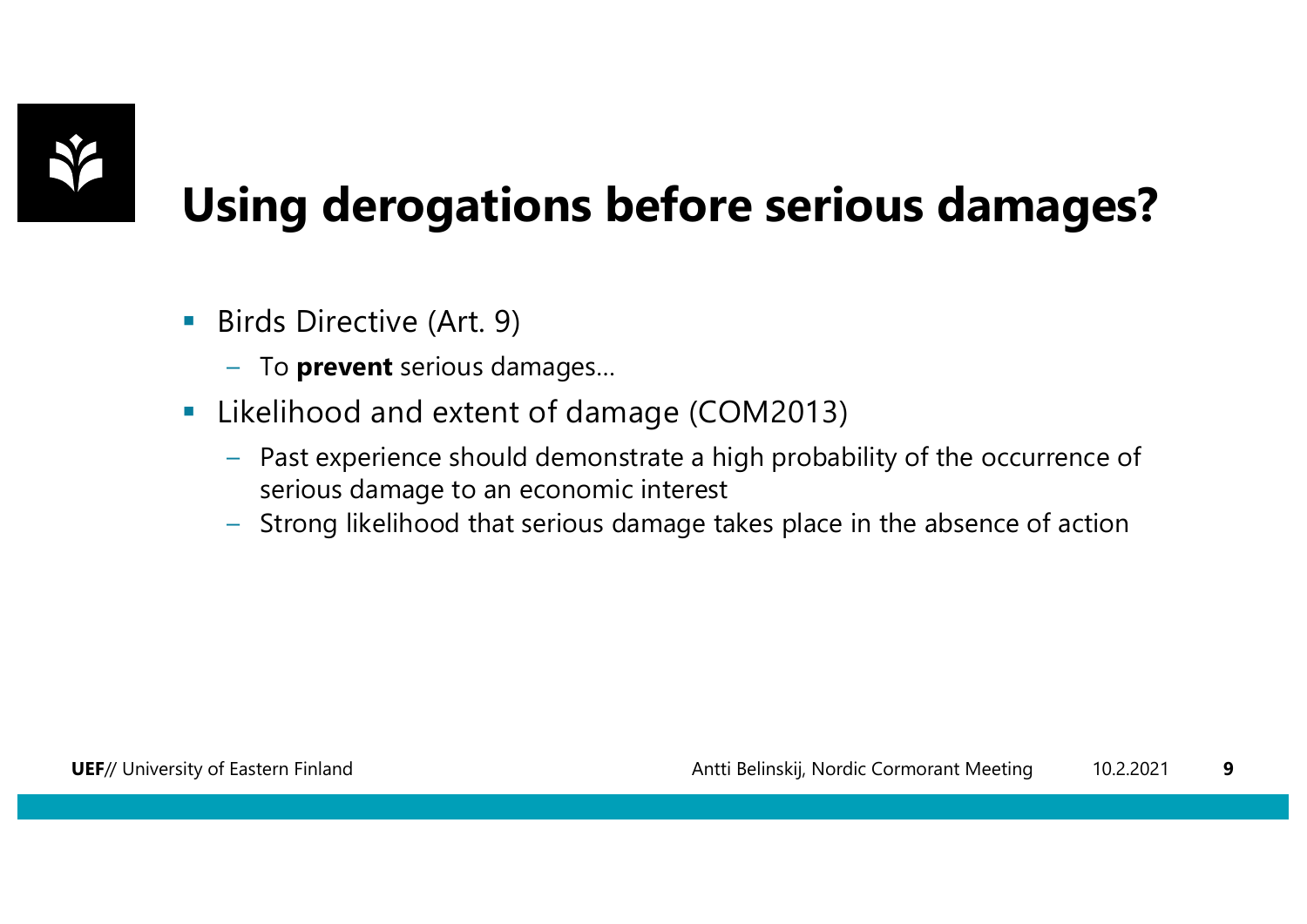

### **Derogations in nature conservation areas**

- Natura 2000 network (Habitats Directive)
	- No deterioration of natural habitats and the habitats of species or **disturbance of the species for which the areas have been designated, in so far as such disturbance could be significant in relation to the objectives of this Directive**  (Art. 6(2))
	- Cormorants / other species
- § Management (COM: Sustainable Hunting and Natura 2000)
	- A management plan may be needed
	- Establishment of no-take zones?

**UEF**// University of Eastern Finland